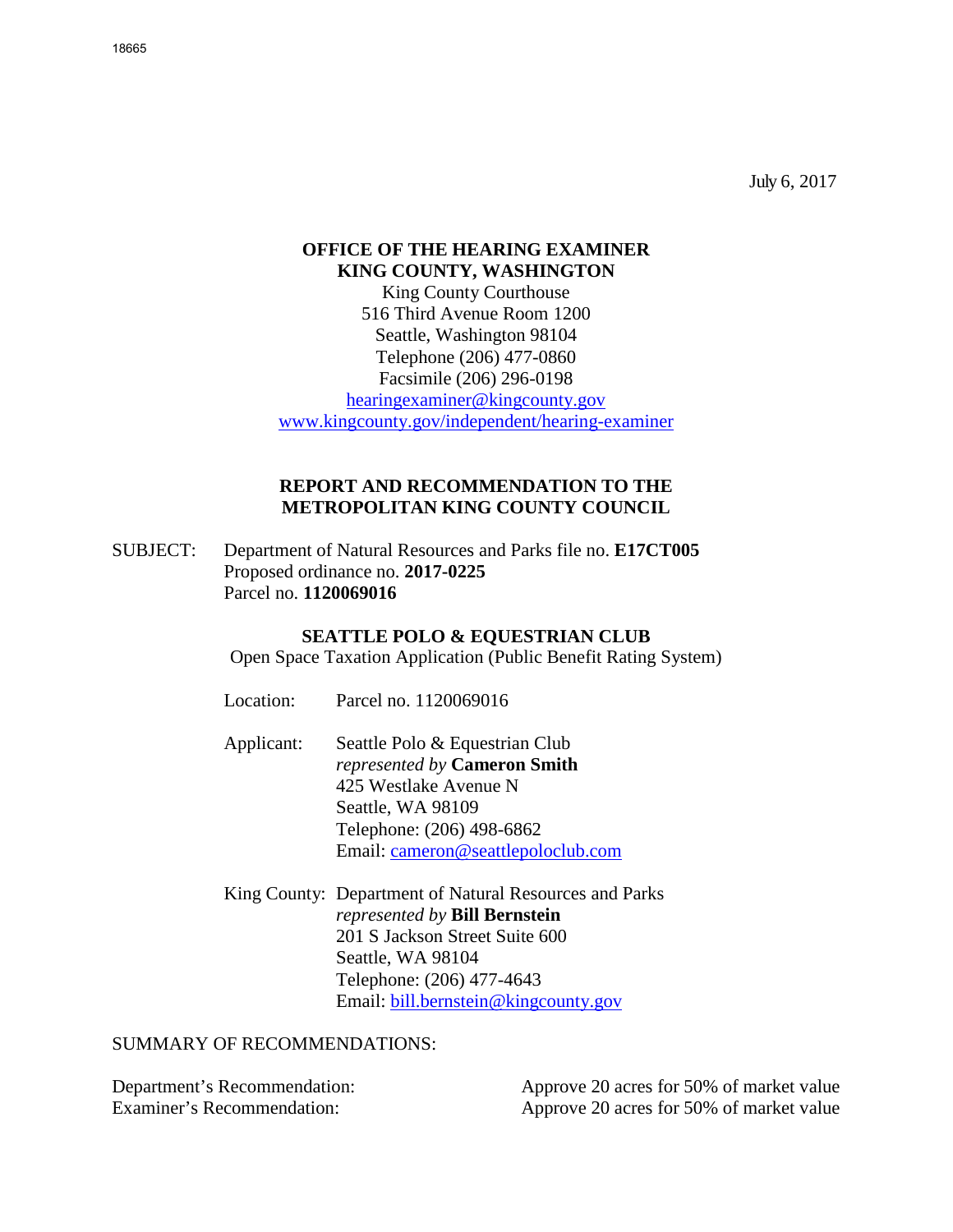E17CT005–Seattle Polo & Equestrian Club 2

# PRELIMINARY REPORT:

On June 9, 2017, the Department of Natural Resources and Parks (DNRP) submitted its report on file no. E17CT005 to the Examiner.

### PUBLIC HEARING:

After reviewing the preliminary report and examining available information on file with the application, the Examiner conducted a public hearing on the application on June 22, 2017, in the Ginger Conference Room, 12th Floor, King County Courthouse, 516 Third Avenue, Seattle, Washington.

Participants at the public hearing and the exhibits offered and entered are listed in the attached minutes. A verbatim recording of the hearing is available in the Hearing Examiner's Office.

# FINDINGS AND CONCLUSIONS:

1. General Information:

| ()wner:        | Seattle Polo & Equestrian Club<br>425 Westlake Avenue N<br>Seattle, WA 98109 |
|----------------|------------------------------------------------------------------------------|
| Location:      | Parcel no. 1120069016                                                        |
| STR:           | SE 11-20-06                                                                  |
| Zoning:        | $A-35$                                                                       |
| Parcel no.:    | 1120069016                                                                   |
| Total acreage: | 20 acres                                                                     |
|                |                                                                              |

- 2. The Applicant timely filed an application to King County for PBRS program current use valuation of the property to begin in 2019. As required by law, notification of the application occurred.
- 3. A summary of relevant PBRS categories follows below. (Plain text represents a category an applicant requested an award for and that DNRP agrees is warranted. Any strikethrough represents a category an applicant requested an award for but that DNRP disagrees is warranted. Any *italics* represents a category an applicant did not request an award for, but that DNRP nonetheless concludes is warranted. And any \*asterisk\* represents a category where DNRP finds an award is warranted, but only if certain contingencies or conditions are met.)

| <b>PBRS</b> categories: | <b>Open Space Resources</b>               |     |
|-------------------------|-------------------------------------------|-----|
|                         | *Farm and agricultural conservation land* | ∗ร∗ |
|                         |                                           |     |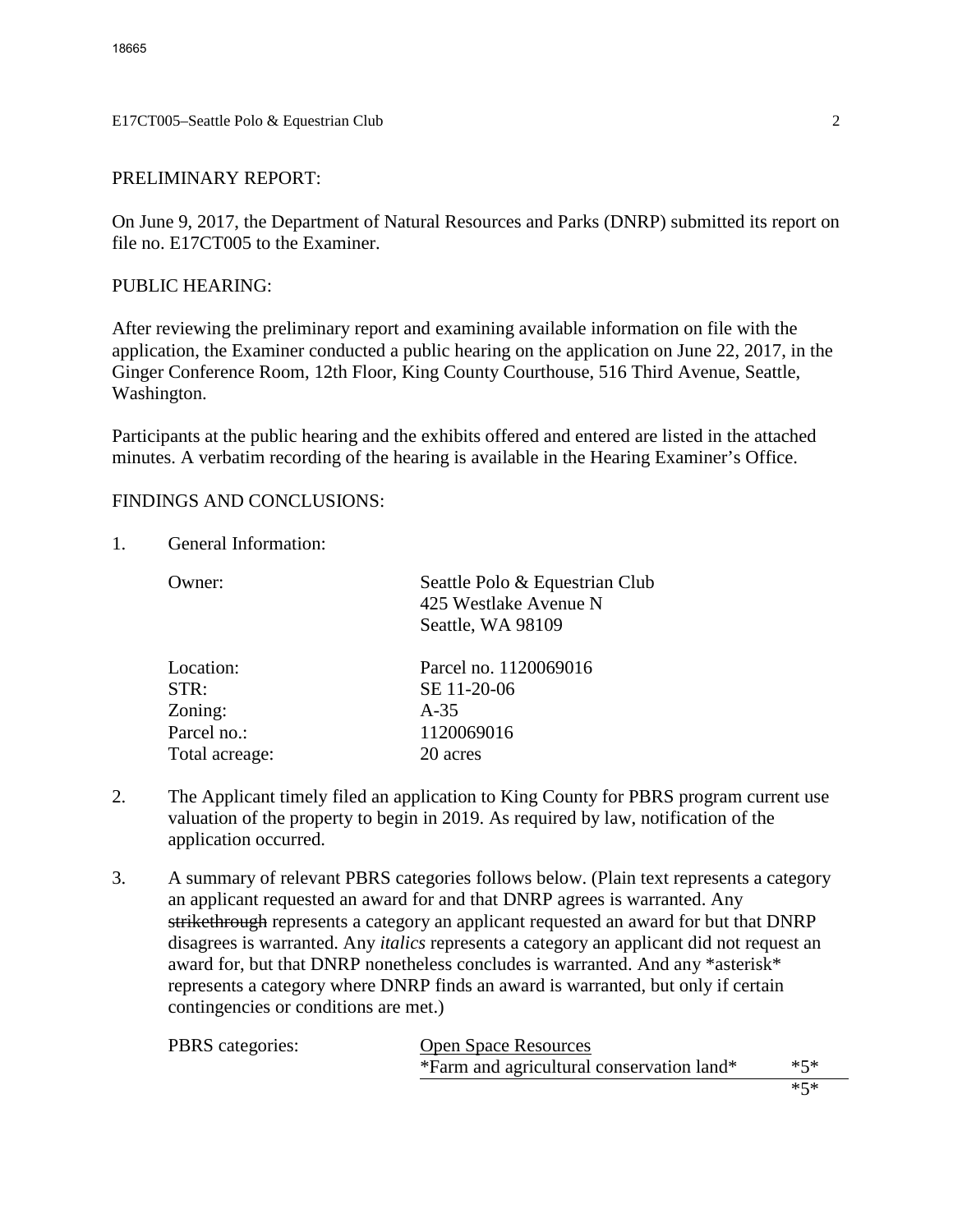The DNRP-recommended score of 5 points results in a current use valuation of 50% of market value for the enrolled portion of the property. Award under the farm and agricultural conservation land category is contingent upon submittal of a King Conservation District-approved farm management plan for the property by **October 31, 2018**. Because the property is not eligible under any other PBRS resource category, failure to qualify as farm and agricultural conservation land will preclude the property from enrollment in the PBRS program.

- 4. As to the land area recommended for PBRS enrollment, the Applicant requested 20 acres and DNRP recommends 20 acres. (Enrollment acreage is the entire parcel less the excluded area, as calculated by DNRP. In the event the County Assessor's official parcel size is revised, the PBRS acreage shall be administratively adjusted to reflect that change.)
- 5. Except as modified herein, the facts set forth in DNRP's preliminary report and testimony at the June 22, 2017, public hearing are correct and incorporated herein by reference. Copies of this report and DNRP's report will be provided to the Metropolitan King County Council for final approval.
- 6. Approval, pursuant to the Public Benefit Rating System adopted by Chapter 20.36 KCC, of 5 points and a current use valuation of 50% of market value for 20 acres of the property, is consistent with the purposes and intent of King County to maintain, preserve, conserve, and otherwise continue in existence adequate open space lands and to assure the use and enjoyment of natural resources and scenic beauty for the economic and social well-being of King County and its citizens.

#### RECOMMENDATION:

1. APPROVE current use valuation of 50% of market value for the 20-acre enrolled portion of the property, CONTINGENT on submittal of a King Conservation District-approved farm management plan by **October 31, 2018**.

DATED July 6, 2017.

 $2/2$ 

David Spohr King County Hearing Examiner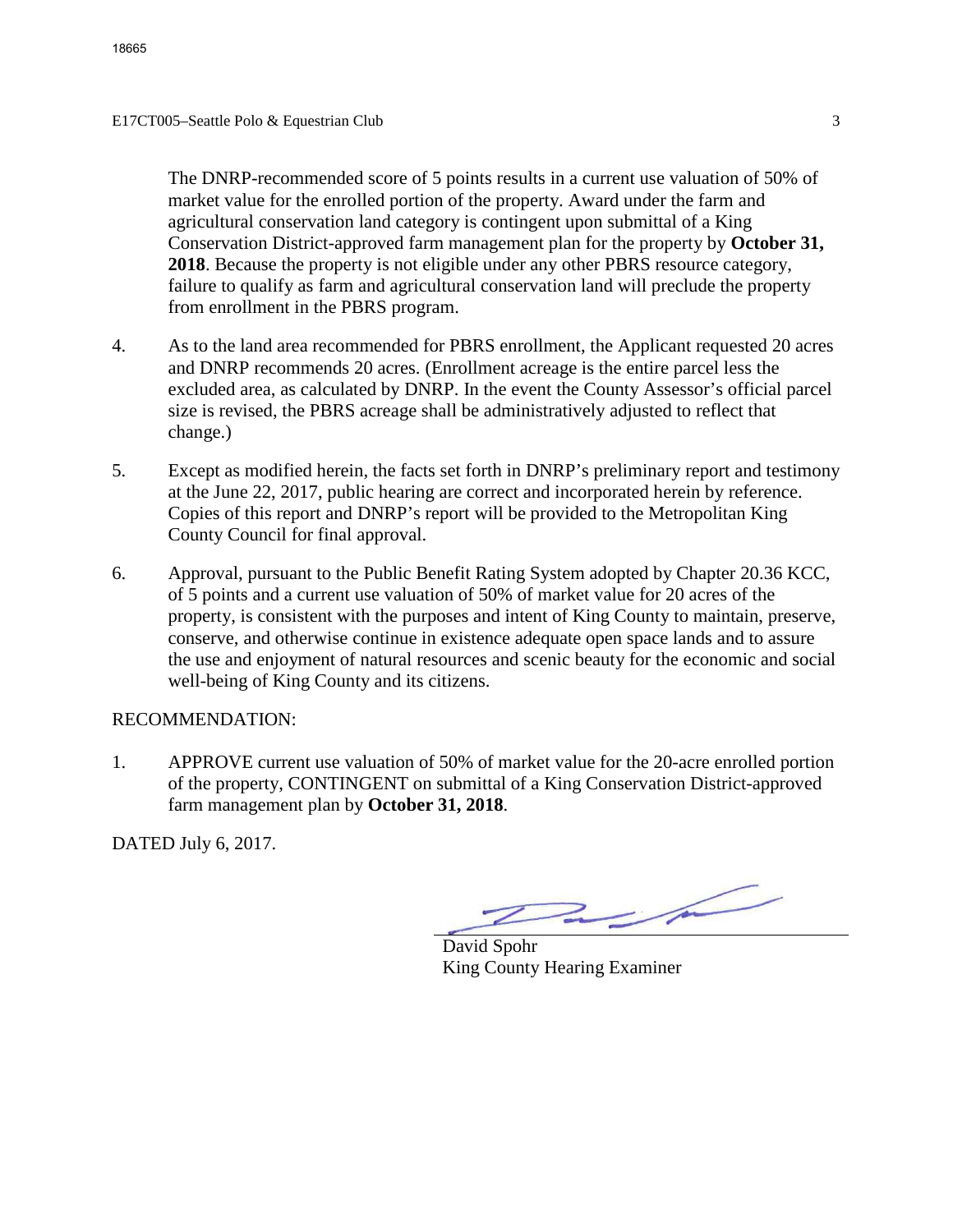#### E17CT005–Seattle Polo & Equestrian Club 4

# **NOTICE OF RIGHT TO APPEAL**

A person appeals an Examiner recommendation by following the steps described in KCC 20.22.230, including filing with the Clerk of the Council a sufficient appeal statement and a \$250 appeal fee (check payable to the King County FBOD). Appeal statements may refer only to facts contained in the hearing record; new facts may not be presented on appeal. KCC 20.22.230 also requires that the appellant provide copies of the appeal statement to the Examiner and to any named parties listed on the front page of the Examiner's recommendation.

Prior to the close of business (4:30 p.m.) on *July 31, 2017,* an electronic copy of the appeal statement must be sent to [Clerk.Council@kingcounty.gov](mailto:Clerk.Council@kingcounty.gov) *and* a paper copy of the appeal statement must be delivered to the **Clerk of the Council's Office,** Room 1200, King County Courthouse, 516 Third Avenue, Seattle, Washington 98104. Prior mailing is not sufficient if actual receipt by the Clerk does not occur within the applicable time period. If the Office of the Clerk is not officially open on the specified closing date, delivery prior to the close of business on the next business day is sufficient to meet the filing requirement.

Unless both a timely and sufficient appeal statement and filing fee are filed by *July 31, 2017,* the Clerk of the Council shall place on the agenda of the next available Council meeting a proposed ordinance implementing the Examiner's recommended action. At that meeting the Council may adopt the Examiner's recommendation, defer action, refer the matter to a Council committee, or remand to the Examiner for further hearing or further consideration.

If a timely and sufficient appeal statement and filing fee are filed by *July 31, 2017,* the Examiner will notify all parties and interested persons and provide information about "next steps."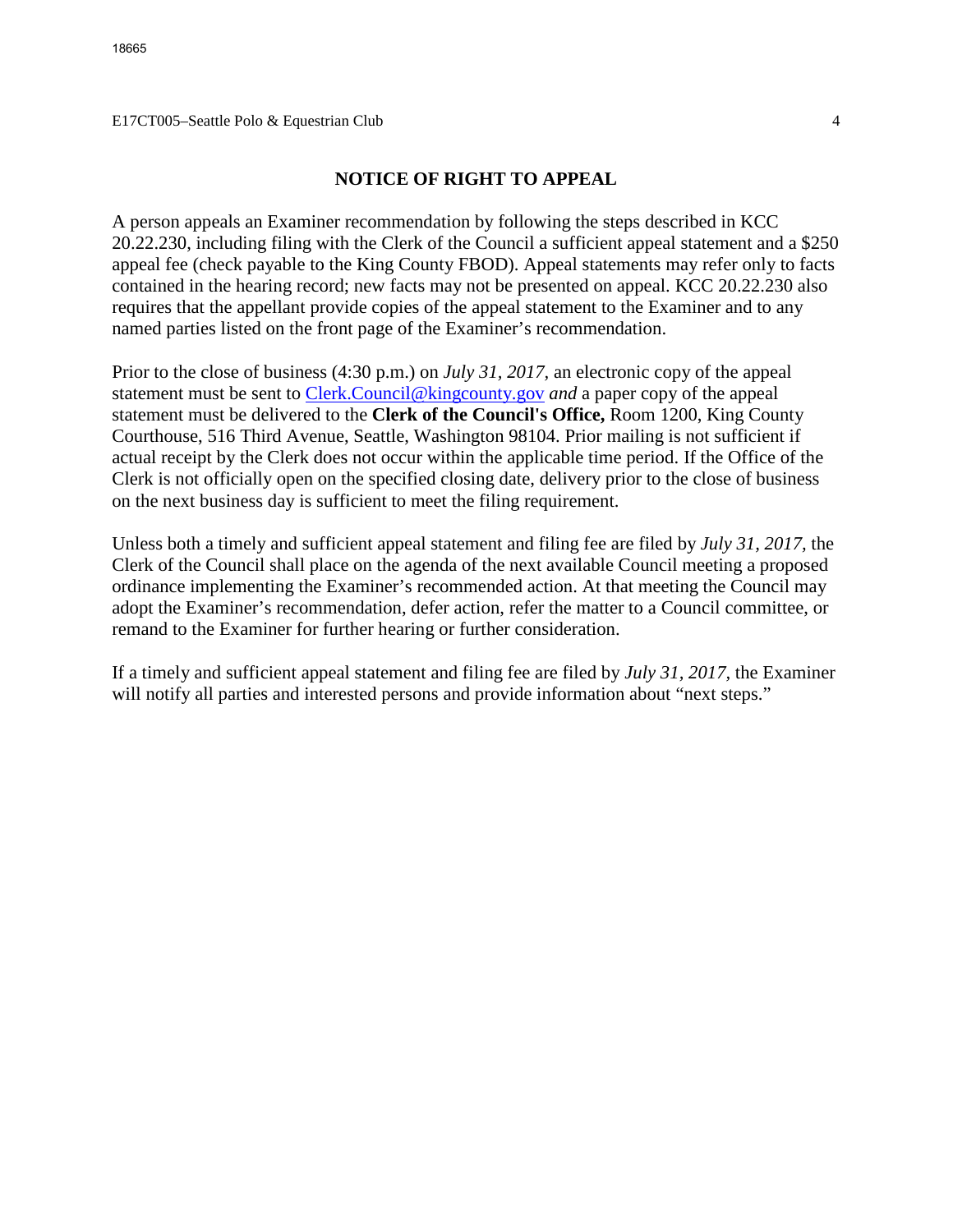# **MINUTES OF THE JUNE 22, 2017, HEARING ON THE APPLICATION OF SEATTLE POLO & EQUESTRIAN CLUB, DEPARTMENT OF NATURAL RESOURCES AND PARKS FILE NO. E17CT005**

David Spohr was the Hearing Examiner in this matter. Bill Bernstein participated in the hearing on behalf of the department.

The following exhibits were offered and entered into the hearing record:

| Exhibit no. 1  | Not submitted                                                              |
|----------------|----------------------------------------------------------------------------|
| Exhibit no. 2  | Not submitted                                                              |
| Exhibit no. 3  | Not submitted                                                              |
| Exhibit no. 4  | <b>DNRP</b> report to the Hearing Examiner                                 |
| Exhibit no. 5  | Reserved for future submission of Affidavit of publication                 |
| Exhibit no. 6  | Notice of hearing from the Hearing Examiner's Office                       |
| Exhibit no. 7  | Notice of hearing from the PBRS program                                    |
| Exhibit no. 8  | Legal notice and introductory ordinance to the King County Council         |
| Exhibit no. 9  | Application signed/notarized                                               |
| Exhibit no. 10 | Reserved for future submission of Legal description of area to be enrolled |
| Exhibit no. 11 | Email to applicant regarding received application and approval schedule    |
| Exhibit no. 12 | Arcview and orthophoto/aerial map                                          |
| Exhibit no. 13 | Reserved for future submission of Farm management plan                     |
|                |                                                                            |

DS/vsm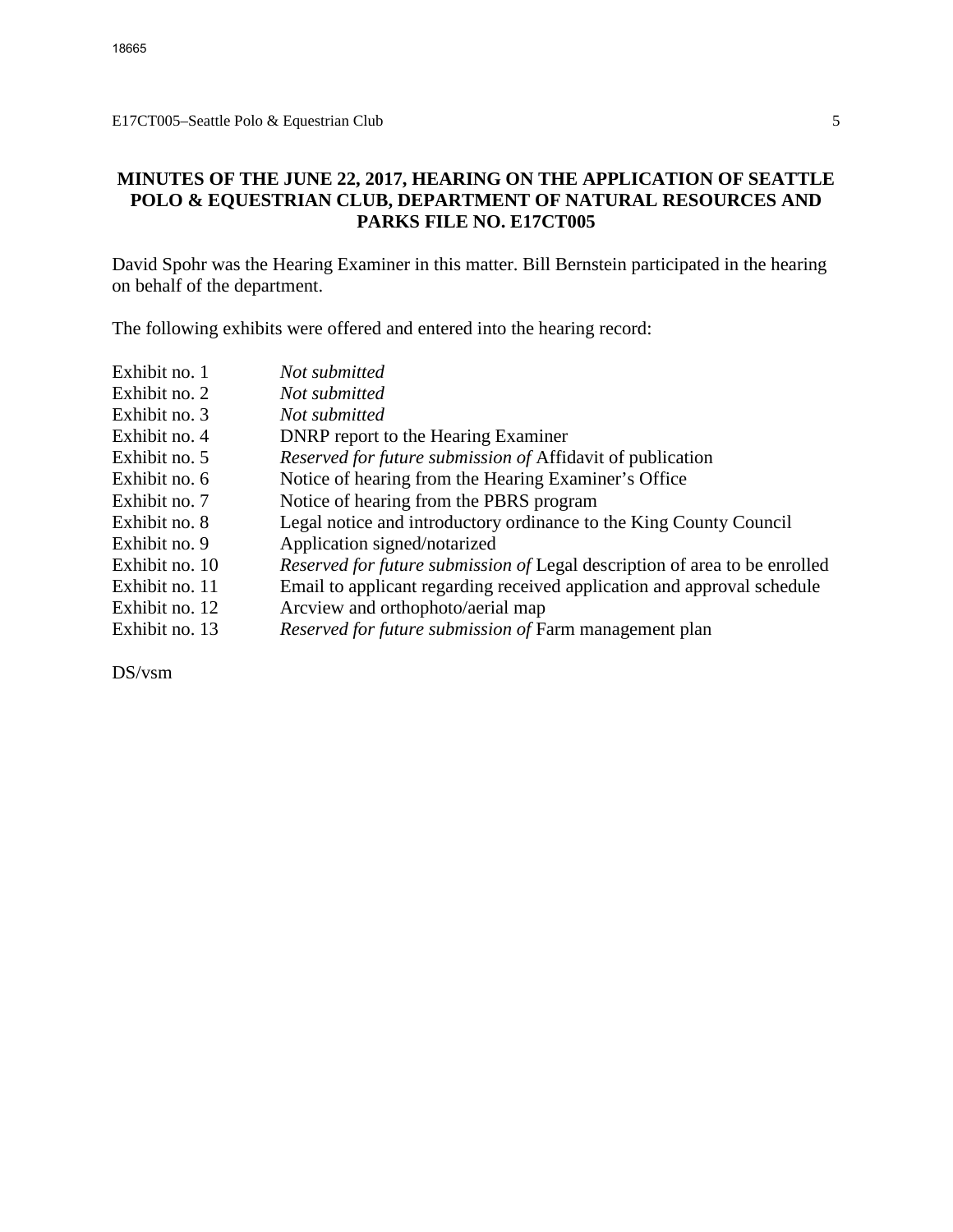July 6, 2017

# **OFFICE OF THE HEARING EXAMINER KING COUNTY, WASHINGTON**

King County Courthouse 516 Third Avenue Room 1200 Seattle, Washington 98104 Telephone (206) 477-0860 Facsimile (206) 296-0198 [hearingexaminer@kingcounty.gov](mailto:hearingexaminer@kingcounty.gov)

[www.kingcounty.gov/independent/hearing-examiner](http://www.kingcounty.gov/independent/hearing-examiner)

# **CERTIFICATE OF SERVICE**

SUBJECT: Department of Natural Resources and Parks file no. **E17CT005**  Proposed ordinance no. **2017-0225**  Parcel no. **1120069016**

### **SEATTLE POLO & EQUESTRIAN CLUB**

Open Space Taxation Application (Public Benefit Rating System)

I, Elizabeth Dang, certify under penalty of perjury under the laws of the State of Washington that I transmitted the **REPORT AND RECOMMENDATION TO THE METROPOLITAN KING COUNTY COUNCIL** to those listed on the attached page as follows:

**EMAILED** to all County staff listed as parties/interested persons and parties with e-mail addresses on record.

 $\boxtimes$  caused to be placed with the United States Postal Service, with sufficient postage, as FIRST CLASS MAIL in an envelope addressed to the non-County employee parties/interested persons to addresses on record.

DATED July 6, 2017.

Elizabeth Bop

Elizabeth Dop Legislative Secretary